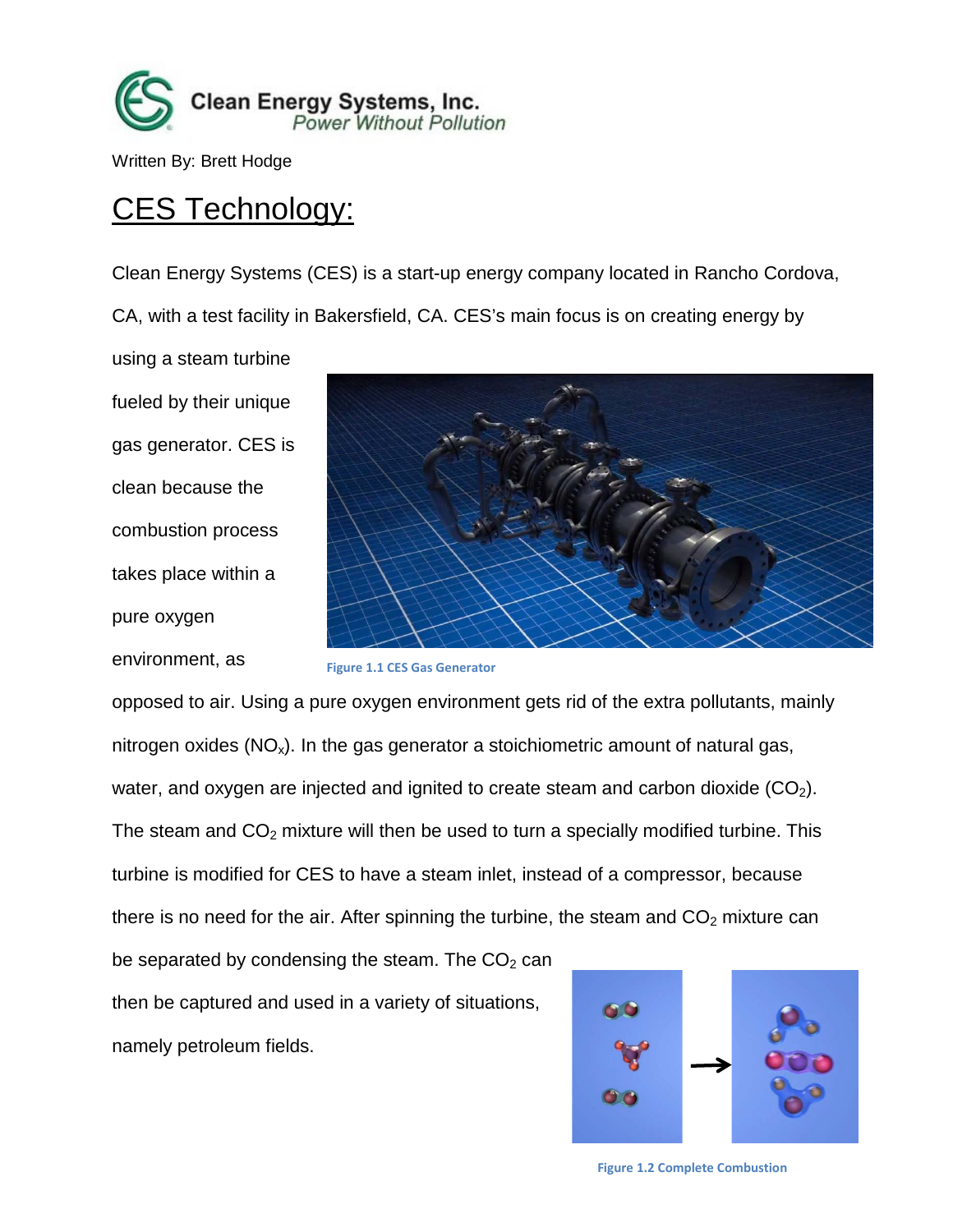During my summer at CES, I was able to experience an array of all sectors of the business. I did work in: aerospace engineering, management, inventory, business, economics, materials engineering, construction management, and mechanical engineering. Being able to see all aspects of the company was extremely important in my understanding of how much work needs to be put in to a business to make it run smoothly. Here are some examples of some of the problems that were faced, and how they turned out.

## **Breaking Thermocouples:**

The first engineering problem that I faced was to find a fix for ceramic tubes that were breaking inside our test reheater. The thermocouples tubes were oriented across the reheater cylinder directly in the flow of the steam mixture. A previous analysis showed that the ceramic tubes cannot be breaking due to static force. Therefore, there must be some sort of critical frequency that must be affecting the tube. Since the tubes were cylinders, a vortex street was created, and the frequency at which the vortex street



**Figure 2.1 Von Karman Vortex Street**

Using this equation:

$$
\text{Re} = \frac{Vd}{\nu}
$$

alternated was causing the tubes to break. I then tried to manipulate the environment that the ceramic tubes were in so that a critical frequency was not achieved. I can either manipulate the pressure, temperature or velocity.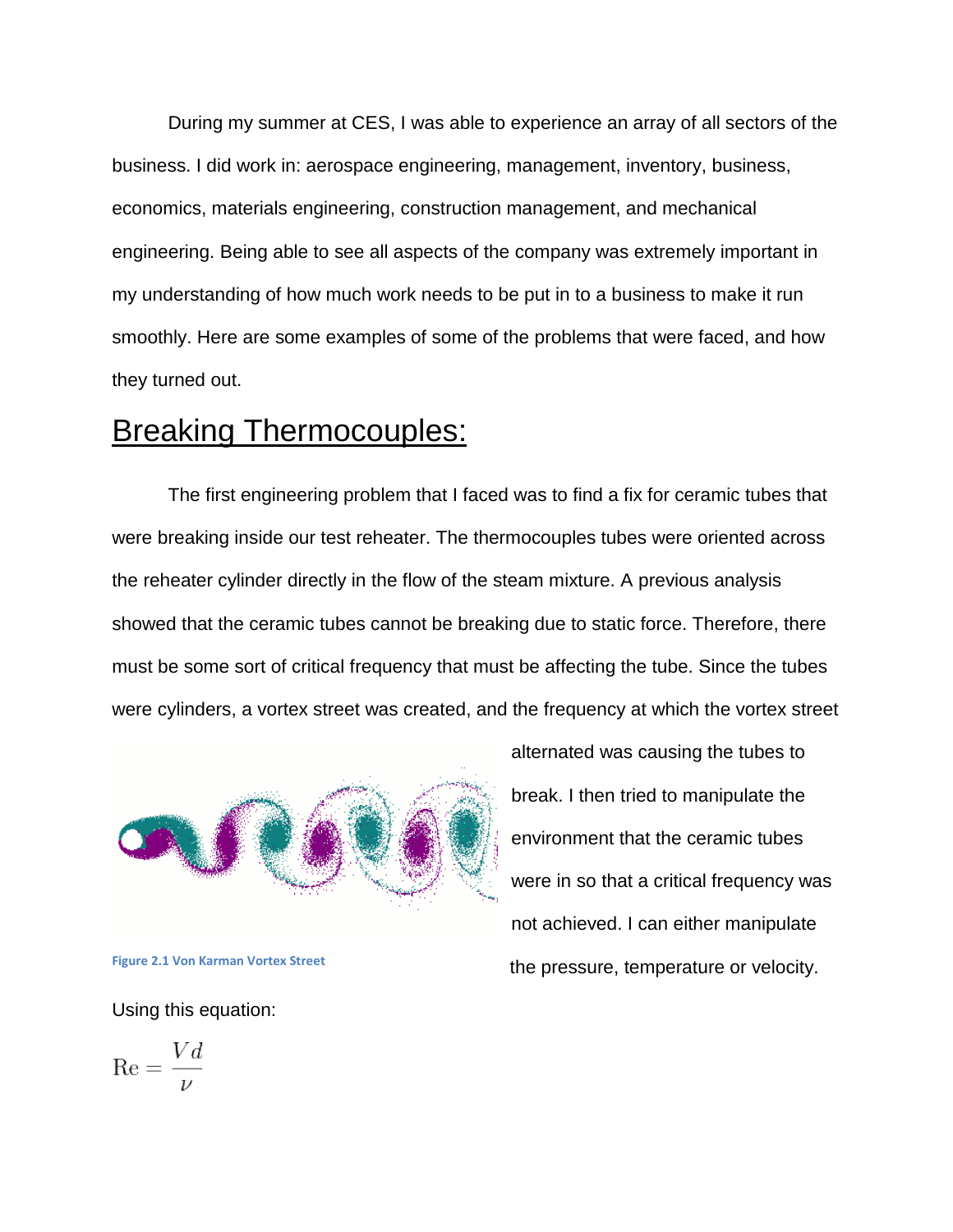I tried to increase or decrease the Reynold's Number out of the critical range.

Temperature was the easiest to change, so I started with that. As you can see, the Reynold's Number equation given does not have a temperature related variable, and is therefore not dependent upon temperature. I then tried to manipulate velocity, which was unfeasible for the project, and finally pressure, which ended similarly. So to stop the tubes from breaking we had to change the material. Inconel 625 with a thermalfabric wrap was decided upon. The Inconel is a high temperature alloy, but cannot survive by itself in this temperature range. That is why there was a thermal-fabric added, and we supplied it with minimal air cooling.

## Oxygen Pump Explosion:

When I arrived at CES, I learned that they had previously had an oxygen pump explode while testing about a month prior. When it came to start testing with a new pump, I experienced a second oxygen pump explosion. This pump had been run previously for seven years without a problem. After much speculation and still not exact reason why the pumps were exploding, we had to try something else out. To fix the problem, a Monel lined piston and cylinder were used as opposed to stainless steel. This should stop the pumps from creating am ignition source due to any contact. The contact between stainless steel can cause a spark, but it isn't likely. Monel is a nickel alloy that resists any kind of sparking. My internship ended before we were able to test again, but the replacement pump was pumping oxygen without a problem before I returned to school.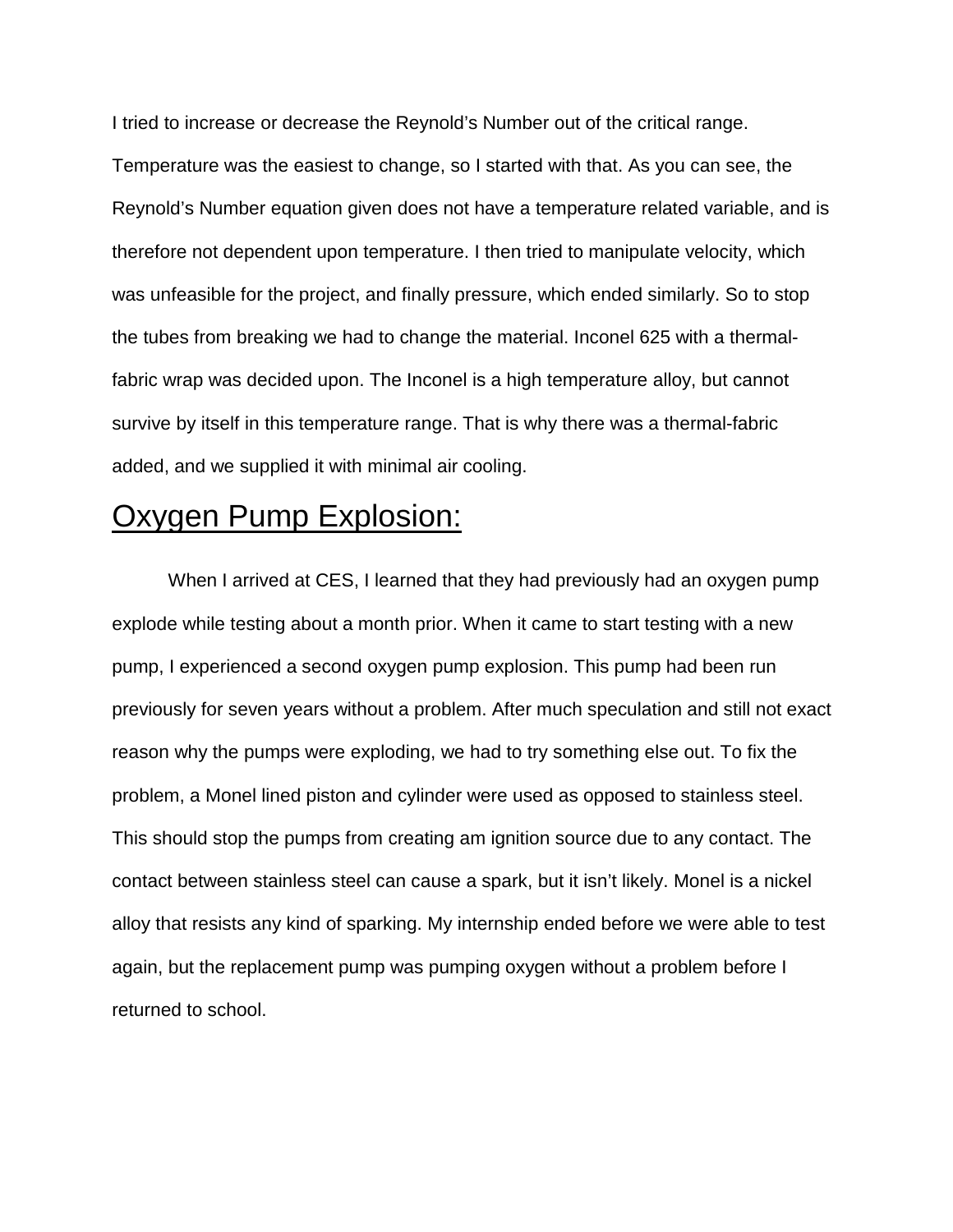# J79 Report:

When I first arrived at CES I was put on a team of a couple people to assist with writing an in depth summary report for one of our test turbines, the J79. I helped with scheduling, collecting and analyzing data. I didn't write any of the report because I was not nearly as versed as the employee for obvious reasons, but I was able to contribute



what help I could. The main data collection points for me were to be able to show graphs of critical dimensions for normal, stable runs and for problem runs.

**Figure 3.1 J79 Turbine**

#### OFT-900:

I spent the most time assisting in the construction of a newly modified, and much larger turbine than the J79. This is where the contruction management came into play. There were many variables in setting up the location for placing the turbine. Electrical, materials, mechanical, and aerospace engineering were all used in the design of the turbine and it's suooort system. Speculating parts for design was where most of the engineering took place, but then there was either ordering the parts or getting the parts made, storing them if they aren't going to be used immediately, and finally fitting them in the field. This process is must go through a few people, and communication is a key acpect of the process. Bad communication along the process can create costly